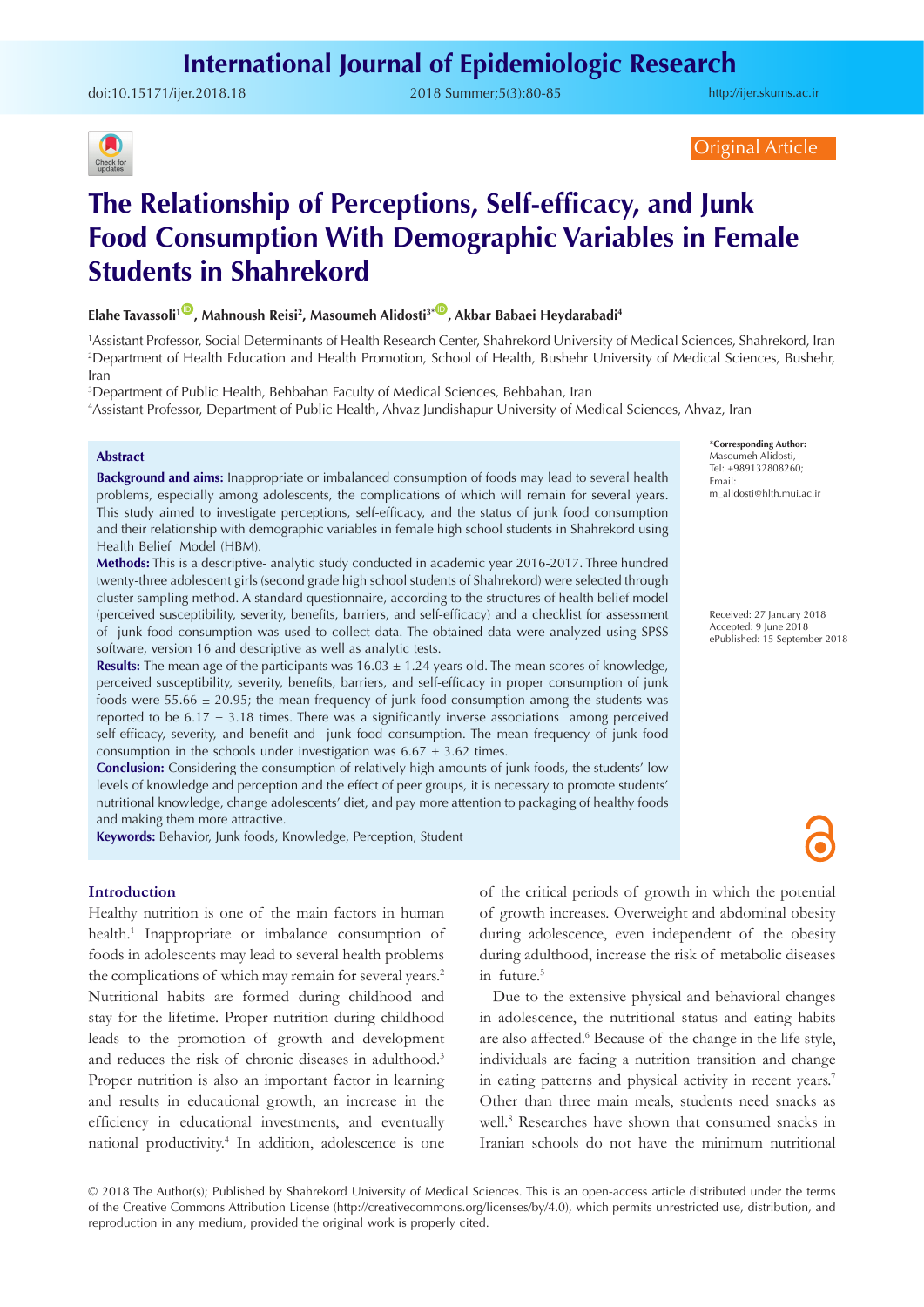standards.9 It is very important to choose an appropriate snack for the students. They may consume low nutritional value snacks like potato chips, cheese puffs, and fruit leather instead of high nutritional value ones like nuts.<sup>1</sup>

Owing to high amounts of salt, fat, and sugar, the consumption of low nutritional value snacks may cause chronic diseases (including cardiovascular diseases, obesity, and hypertension) in adulthood.10 Unfortunately, some of the junk foods are overused by the children. These junk foods are usually low in fiber, vitamin A, calcium, iron, and other nutrients needed for growth. Therefore, choosing the right snack has a positive effect on receiving the required nutrients in adolescents.<sup>11</sup> School buffet is one of the main suppliers of snacks for the students.12 The consumption of low nutritional value foods available in school buffets such as cheese puff, potato chips, junk foods, and candy leads to the deficiency in receiving main nutrients like vitamins and minerals.<sup>13</sup>

Correction of nutrition during adolescence is one the priorities of the Ministry of Health and Medical Education (MOHME) in Iran. Therefore, knowing the nutrition patterns of adolescents especially for girls, is an important issue in planning and implementation of nutritional programs.14

Adolescents' health is one of the crucial objectives in the health programs in the Islamic Republic of Iran. Due to insufficient knowledge of most girls during adolescence, they may experience irrecoverable complications. As a result, it is essential to identify the contributing factors using health education and promotion models. In this study, health belief model was used. It is one of the oldest and yet most comprehensive models mostly used in disease prevention. According to this model, a person's decision and attitude to adopt a healthy behavior is related to three issues including personal perception, modifying behaviors, and the probability of doing that behavior.15 Health belief model consists of the following substructures: perceived susceptibility, severity, benefits, barriers, and also self-efficacy. This study aimed at investigating the perceptions, self-efficacy, and the status of junk food consumption and their relationship with demographic variables among female high school students in Shahrekord using substructures of health belief model.

## **Methods**

This descriptive-analytical study was conducted in academic year 2016-2017. A total number of 323 adolescent girls (the second grade high school students in Shahrekord) were selected through cluster sampling technique. First, permission was obtained from district superintendent of Ministry of Education of Chaharmahal and Bakhtiari province and the researchers were introduced to the Education Department of 2 districts of Shahrekord. A list of all second grade high schools in those districts was obtained. In each district, 6 high schools were randomly selected from the abovementioned list and each student was given a code. The participants were randomly selected as well.

## Inclusion Criteria

The inclusion criteria were as follows: (1) being a second grade female high school student studying and living in Shahrekord, and (2) having the informed consent as well as a desire to voluntarily participate in the study.

## Exclusion Criteria

The exclusion criteria were the lack of desire to participate in the study and the absence or transfer of the students to other schools.

#### Questionnaire

A standard questionnaire (Cronbach alpha coefficient was calculated,  $r = 0.92$ ) based on the health belief model, was the way through which the data was collected.16 The questionnaire was composed of demographic information (that is, information about participants' age as well as parents' age, occupation, and education), knowledge (12 questions); for example which of the following substances contain more junk foods? How much junk foods should be consumed daily?, perceived susceptibility (3 questions on 5-point Likert-type scale); for example: I have the risk of heart disease and other illnesses, perceived severity (4 questions on 5-point Likert-type scale); for example: I am worried about getting cardiovascular disease by excessive consumption of junk food, if I get obese or overweight, I will lose a lot of my friends, perceived benefits (4 questions on 5-point Likert-type scale); for example: consumption of healthy foods like pistachios, almonds, etc will make me confident to keep myself healthy, avoiding junk foods such as cheese puff, chips, pastilles results in better performance of the cardiovascular system, perceived barriers (4 questions on 5-point Likert-type scale); for example: considering nutritional principles, consumption of healthy foods is difficult and troublesome, I cannot refrain from eating junk foods because their taste is very pleasant, and self-efficacy (6 questions on 5-point Likerttype scale); for example: I can recognize harmful food, I can avoid eating junk foods.

The next part of the checklist was related to the assessment of the status of junk food consumption by adolescents.16 They were asked to choose the junk foods and write the number of times they have had them during the last week. The list of junk foods was as follows: gum,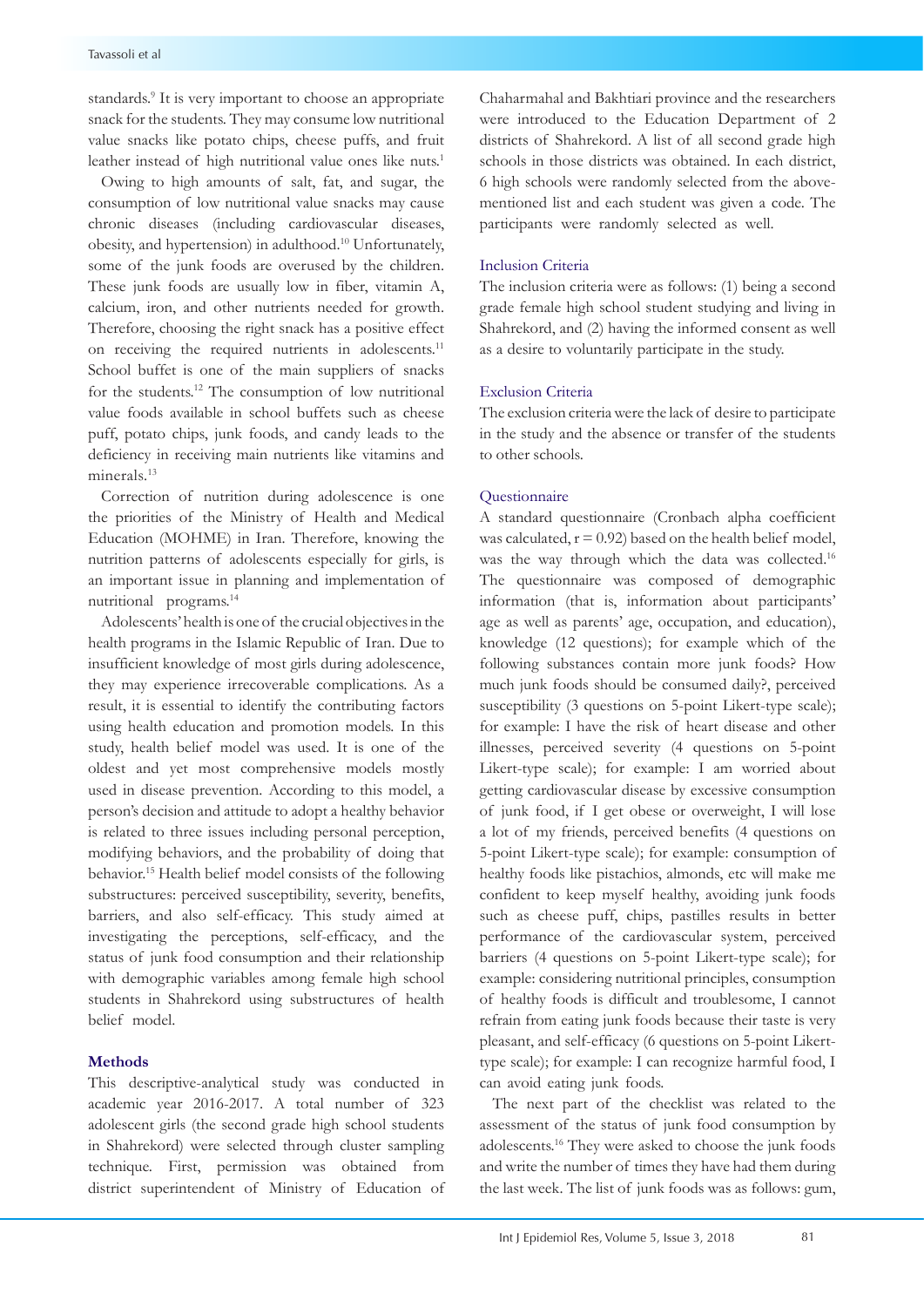chips, cheese puff, soft drinks, candy, crunchy, crackers, popcorn, cheese puff, biscuit, tamarind, ice cream, fruit leather, and so on.

#### Data Analysis

After collecting the data and entering them in SPSS software, version 16, descriptive and analytic tests were run. In order to investigate the correlation between health belief model substructures and behavior of consuming snacks, Pearson correlation test was used. In addition, to explore the relationship between health belief model substructures and behavior of using snacks among students with demographic variables, one-way analysis of variance (ANOVA) and correlation tests were performed.

### **Results**

The average age of the participants was  $16.03 \pm 1.24$ years. About 74% of the fathers and 57.6% of the mothers were in the age groups of 40-50 and 30-40 years, respectively. Nearly 51.1 % of the students' fathers were self-employed and 94.4% of their mothers were housewives.

About 28.5 % of the mothers and 35% of the fathers held high school diploma. The results showed that the mean score of participants' knowledge was  $54.15 \pm$ 21.65, which is regarded as moderate. The average scores for perceived susceptibility, severity, benefits, barriers, and self-efficacy in proper consumption of the snacks were  $35.55 \pm 23.22$ ,  $53.74 \pm 22.55$ ,  $57.70 \pm 19.62$ ,  $49.52$  $\pm$  22.94, and 42.48  $\pm$  18.83, respectively (Table 1). The mean score for perceived susceptibility was very low. However, the average scores obtained from the substructures of perceived severity, barriers, and selfefficacy were moderate. The mean score for perceived benefits was relatively acceptable. The mean frequency of junk food consumption in the schools under investigation was  $6.67 \pm 3.62$  times which is high.

There was a significantly direct association between mothers' age and consumption of junk foods ( $r = 0.149$ ,  $P = 0.017$ . In other words, with an increase in mothers' age, students reported more junk food consumption. There was a significant correlation between fathers'

**Table 1.** The Mean and Standard Deviation of Health Belief Model Substructures in Junk Food Consumption Among Girl Students

| <b>Variables</b>         | Mean $\pm$ Standard Deviation |  |  |  |
|--------------------------|-------------------------------|--|--|--|
| Knowledge                | $54.15 \pm 21.65$             |  |  |  |
| Perceived susceptibility | $35.55 + 23.22$               |  |  |  |
| Perceived severity       | $53.74 + 22.55$               |  |  |  |
| Perceived benefits       | $57.70 \pm 19.62$             |  |  |  |
| Perceived barriers       | $49.52 + 22.94$               |  |  |  |
| Perceived self-efficacy  | $42.48 \pm 18.83$             |  |  |  |

job and consumption of junk foods as well  $(r = 0.424,$  $P = 0.005$ ). Therefore, students whose fathers were employees consumed more junk foods. In contrast, there was a significantly negative relationship between mothers' education level and consumption of junk foods among adolescents ( $r = -0.421$ ,  $P = 0.004$ ). Namely, students whose mothers had higher educational level reported less junk food consumptions.

Significant association was observed between perceived self-efficacy and father's age ( $P = 0.025$ ,  $r = 0.249$ ). That is, an increase in father's age led to higher perceived selfefficacy of the students. There was a significantly direct association between perceived severity and mother's age  $(P=0.034, r=0.236)$ . Accordingly, an increase in mother's age resulted in more perception on the part of the students regarding the complications and consequences of excessive consumption of junk foods leading to a better understanding of its negative consequences. There was also a significantly direct association between perceived barriers and mother's age ( $P = 0.012$ ,  $r =$ 0.278), so, students whose mothers were above 40 years old, reported more perceived barriers. A significantly direct correlation was observed between self-efficacy and mother's age as well ( $P = 0$ . 007,  $r = 0.299$ ), meaning that, the perceived self-efficacy was higher in students whose mothers were older. Conversely, however, there was a significantly inverse relationship between perceived severity and mother's education level ( $P = 0.018$ ,  $r =$ -0.262). That is, students whose mothers had higher education level, reported lower perceived severity. There was also a significantly negative correlation between perceived barriers and mother's education level (*P* = 0. 034,  $r = -0.235$ ), therefore, an increase in mother's education level led to less perceived barriers by the adolescents. The mean frequency of junk food consumption in the schools under investigation was  $6.67 \pm 3.62$  times which was high). There was a significantly inverse association among perceived self-efficacy, severity, and benefit and also junk food consumption indicating that students with higher perceived self-efficacy, severity, and benefit reported lower Junk food consumption (Table 2).

## **Discussion**

The results showed that the mean score of participants' knowledge was 55.66  $\pm$  20.95, which is moderate. The findings indicated that the students' knowledge about variety of snacks and frequency of their daily use was not enough, as a result, it is necessary to raise the individual's knowledge in this regard. De Ruyter et al reported that the mean score of knowledge in the target group was low.17 Azadi et al<sup>18</sup> in their study also reported that knowledge of adolescents was not enough.

It is clear that before any action to perform a particular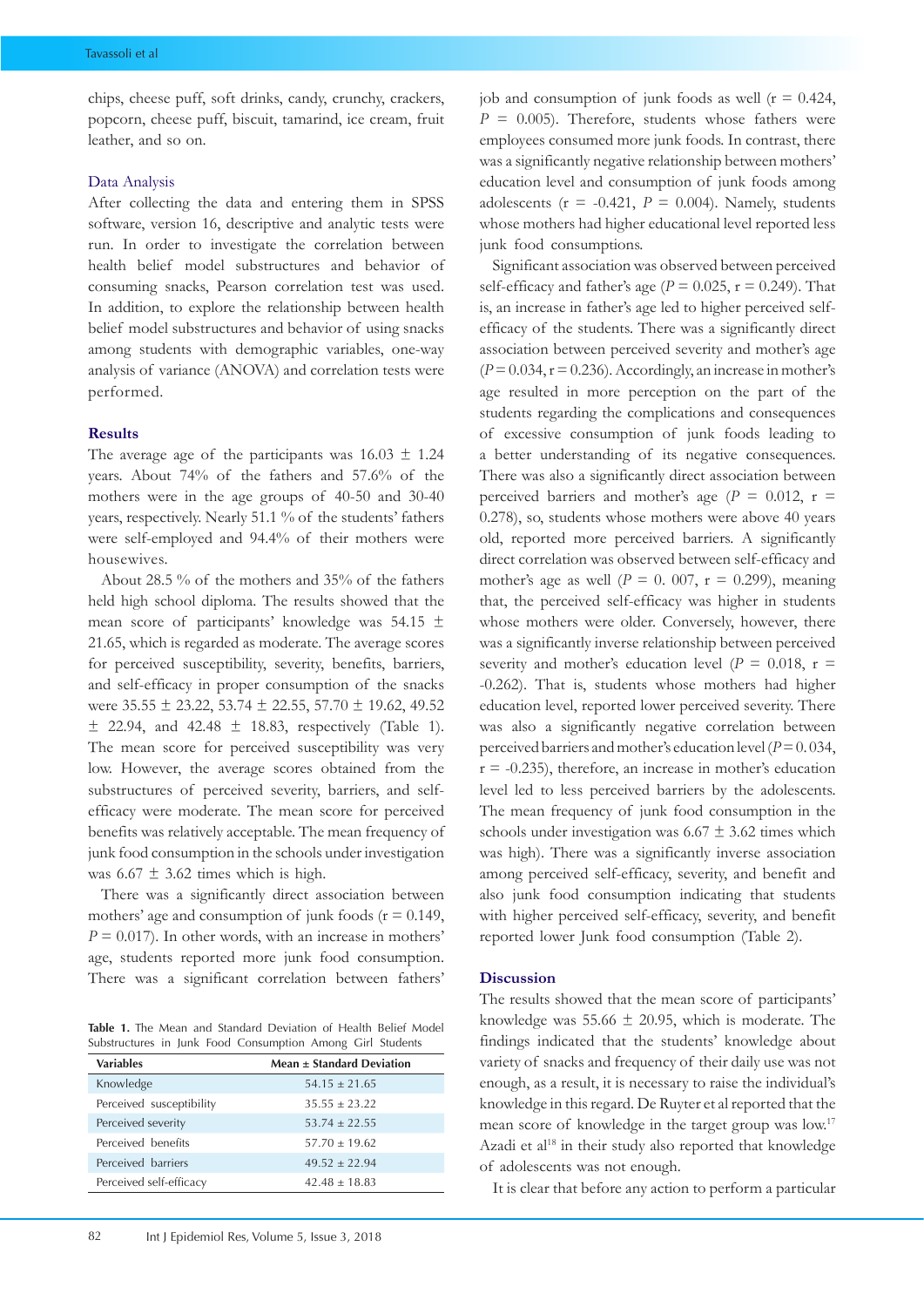| <b>Variable</b>          | <b>Father's Age</b>      | Mother's Age  | Father's Job | Mother's Job | <b>Father's Education</b> | <b>Mother's Education</b> |
|--------------------------|--------------------------|---------------|--------------|--------------|---------------------------|---------------------------|
| Knowledge                | $P = 0.445$              | $P = 0.5213$  | $P = 0.818$  | $P = 0.505$  | $P = 0.920$               | $P = 0.509$               |
|                          | $r = -0.085$             | $r = -0.052$  | $r = 0.015$  | $r = 0.075$  | $r = -0.011$              | $r = -0.074$              |
| Perceived susceptibility | $P = 0.920$              | $P = 0.330$   | $P = 0.924$  | $P = 0.558$  | $P = 0.355$               | $P = 0.168$               |
|                          | $r = -0.011$             | $r = -0.120$  | $r = 0.042$  | $r = -0.036$ | $r = -0.104$              | $r = -0.145$              |
| Perceived severity       | $P = 0.995$              | $P = 0.023*$  | $P = 0.974$  | $P = 0.144$  | $P = 0.183$               | $P = 0.018*$              |
|                          | $r = -0.001$             | $r = 0.236$   | $r = -0.044$ | $r = -0.164$ | $r = -0.150$              | $r = -0.262$              |
| Perceived benefits       | $P = 0.506$              | $P = 0.188$   | $P = 0.561$  | $P = 0.709$  | $P = 0.367$               | $P = 0.611$               |
|                          | $r = -0.075$             | $r = 0.148$   | $r = 0.067$  | $r = -0.042$ | $r = -0.120$              | $r = -0.057$              |
| Perceived barriers       | $P = 0.242$              | $P = 0.001*$  | $P = 0.687$  | $P = 0.131$  | $P = 0.253$               | $P = 0.024*$              |
|                          | $r = 0.134$              | $r = 0.378$   | $r = -0.046$ | $r = -0.169$ | $r = -0.128$              | $r = -0.225$              |
| Perceived self-efficacy  | $P = 0.024$ <sup>*</sup> | $P = 0.027*$  | $P = 0.657$  | $P = 0.365$  | $P = 0.353$               | $P = 0.264$               |
|                          | $r = 0.243$              | $r = 0.299$   | $r = 0.044$  | $r = 0.103$  | $r = -0.121$              | $r = -0.136$              |
| Junk food Consumption    | $P = 0.125$              | $P = 0.017$ * | $P = 0.005*$ | $P = 0.395$  | $P = 0.379$               | $P = 0.004$ *             |
|                          | $r = 0.209$              | $r = 0.149$   | $r = 0.424$  | $r = 0.085$  | $r = -0.017$              | $r = -0.421$              |

**Table 2.** Association Between Health Belief Model Substructures and Demographic Variables Among Girl Students

behavior, knowledge and awareness of individuals about that issue should be investigated and they should be trained, in case there is any deficiency in their knowledge, about that behavior and its various aspects. And then, they should be familiarized with the way to do that behavior. In that case, it is expected that the person to perform the certain behavior well.

The mean scores of perceived susceptibility, severity, benefits, and barriers were  $35.90 \pm 23.41$ ,  $52.39 \pm 1$ 22.31, 61.03  $\pm$  16.89, and 50.54  $\pm$  22.19, respectively. According to these results, the mean score for perceived susceptibility was very low. Besides, the mean score of perceived severity was not acceptable and thus requires more attention because low perceived severity and susceptibility may reduce the accuracy towards performing the behavior and as a result, individuals consume more junk foods.

As a general rule, people show better reactions to health and disease prevention messages when they feel that they are at serious risk. Therefore, they perceive a benefit regarding a change in their behaviors (perceived benefits). As a result, they easily remove barriers of these changes. In this situation, interventions and educational programs may be effective.19 In fact, if there is knowledge on factors affecting people's health behaviors, there will be better situations in providing solutions and ways that make health education goals practical and that success indicators are selected in more reasonable ways.19 The mean score of self-efficacy in proper consumption of junk foods was  $56.69 \pm 19.14$ , which is moderate and requires the necessary measures to improve it. Selfefficacy is an assurance that a person feels about doing a particular activity20,21 and may enable him/her to adopt healthy behaviors and quit harmful practices. Therefore, perceived self-efficacy can maintain health promoting behaviors.<sup>21</sup> Individuals with a low sense of self-efficacy believe that problems are too difficult and that they have one-dimensional superficial view towards the problems.

Self-efficacy means believing in oneself to successfully perform a specific behavior and expect its consequences. It is an important prerequisite of behavior and affects one's motivation and makes the individual try and persist in doing that behavior.<sup>22</sup>

Branscum and Kaye in their study, observed a high degree of perceived self-efficacy in opt for low-calorie snacks, drinks without added sugar, foods that contain less added sugar, fruits especially in the morning and even as a snack, and consumption of vegetables especially raw ones.23 The mean frequency of junk foods consumption among studied students was  $6.67 \pm 3.62$  times which is high. Adolescents' eating habits were different from other age groups. This age group tended to eliminate some meals, eat junk foods, consume inappropriate fast foods, adhere to weight-losing diets and use irrational diets. Neumark-Sztainer et al,<sup>24</sup> de Ruyter et al,<sup>17</sup> and also Veugelers and Fitzgerald<sup>25</sup> in their studies, reported high consumption of low nutritional value foods.

Correction of nutritional behavior in childhood and adolescence has many benefits the most important of which is properly designing and implementing diet in schools to address nutritional problems and provide health conditions in this age group. Satisfying the shortterm or transient hunger of malnourished school children helps increase attention and focus of these students and improve their learning performance.<sup>26</sup>

Nutritious and suitable snacks during school hours are very important because even those children who have eaten breakfast are hungry in the hours around noon and this hunger makes it impossible for them to sit in the class and thus the required concentration for learning decreases. However, eating appropriate snacks help the students improve their working and learning abilities. Since most of the dietary habits are formed and stabilized during adolescence period, paying attention to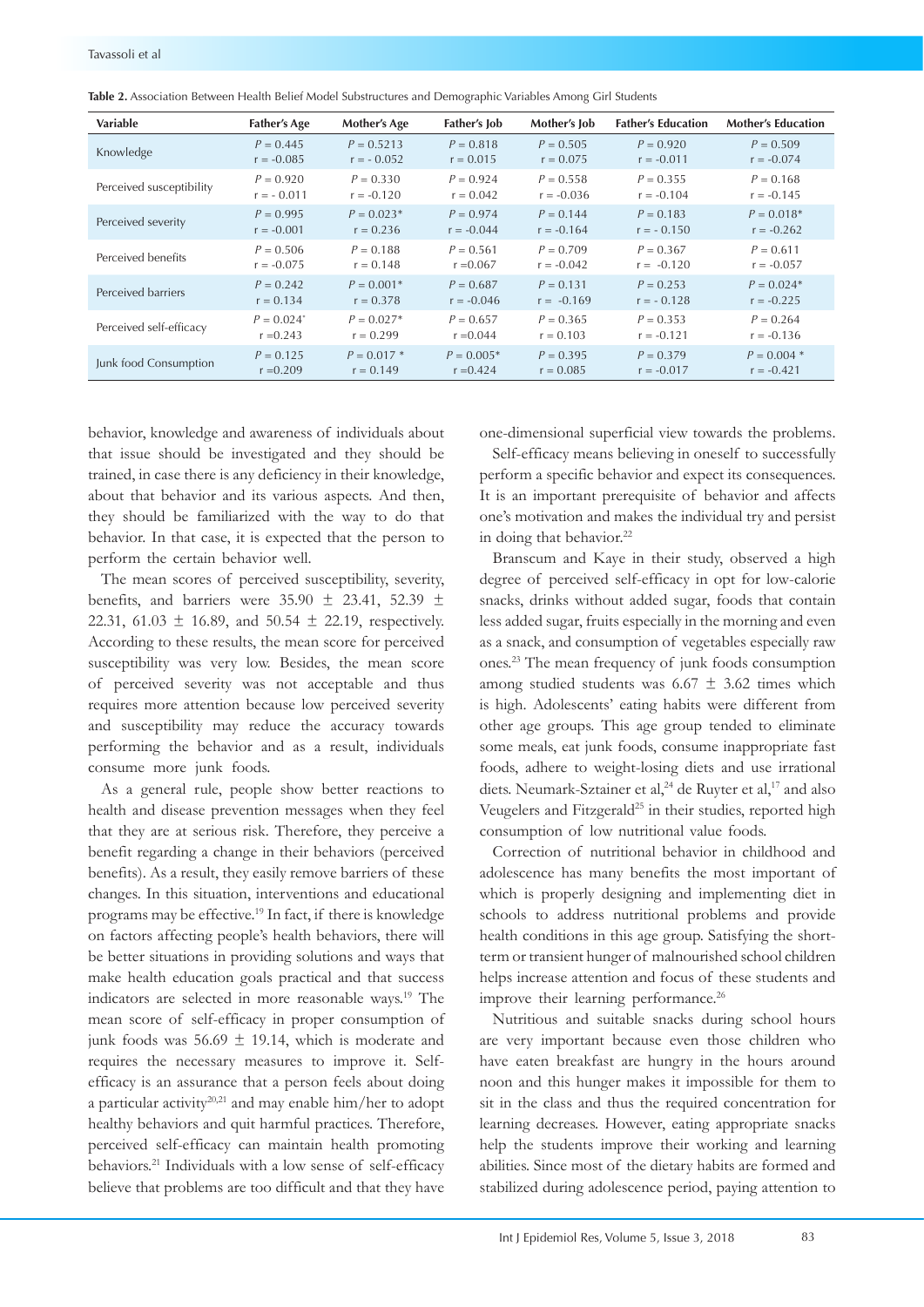nutritional knowledge of the adolescents and their eating behaviors and attitudes, is important.<sup>26</sup>

Nowadays, the role of diet and nutrition is well understood in health state and development of diseases. Other than being related to the growth and development, diet may reduce or intensify some of the specific health related problems in children and adolescents including bone health, dental caries, eating disorders, obesity, constipation, malnutrition, and iron deficiency anemia.<sup>27</sup> Students need at least 2 whole meals and 3 to 4 snacks in a day.28,29 Consumption of a suitable snack is one of the essential parts of students' diet. Physical and mental activity requires taking sufficient energy. Consumption of a suitable snack affects students' learning ability and education promotion status. Therefore, providing healthy snacks for them will be a necessity. These snacks may be fresh fruits and vegetables, natural juices, and nuts like walnut, pistachio, almond, and hazelnut.<sup>28,29</sup> Throughout the recent decades, changes in nutrition patterns has led to the substitution of nutritious snacks with the low nutritional value foods.<sup>29</sup> The main characteristic of low nutritional value snacks is that the amount of their calorie, sugar, and salt is high. It is estimated that these snacks provide 40 percent of the students' daily energy needs in Iranian context.29

 Despite knowing about their harms, low nutritional value snacks and junk foods are selected by the adolescents owing to their attractive packaging and pleasant taste.

#### **Limitations of the Study**

The limitations of the current study included the application of self-report questionnaires. Additionally, sample size was small so the results of the study may not be generalized and that the study did not focus on all the students studying in the schools.

#### **Conclusion**

Providing a health supporting environment using various attractive designs and shapes (during healthy food supply), providing trainings tailored for the target group, and encouraging and motivating them (the students) to stay healthy and follow healthy food patterns are of great necessity. y.

The consumption of junk foods among other age groups and also across gender is suggested to be investigated in future studies. In addition, strong patterns and theories of health education and health promotion should be used in order to evaluate individual, social, and environmental factors influencing the individuals' behavior.

#### **Ethical Approval**

The project was reviewed and approved by Shahrekord

University of Medical Sciences under the number of 2341 and an obtained code of ethics (IR.SKUMS. REC.1395.256) as well as a letter of introduction from the university to introduce the researcher to the Ministry of Education. The aims of the study were also explained to the target group and they were asked to carefully fill out the questionnaires without any rush or force, thus, participation in this study was voluntary. Written informed consent was obtained from the students as well.

# **Conflict of Interest Disclosures**

None.

#### **Financial Support**

The project was supported by Shahrekord University of Medical Sciences.

#### **Acknowledgment**

The present paper was extracted from a research project No. 2341 which was financially supported by Shahrekord University of Medical Sciences. The authors would like to thank Shahrekord University of Medical Sciences and all the students who helped them in this study. .

#### **References**

- 1. Naghibi SA, Abedi Q, Yazdani J, Fazel Tabar Malekshah A, Darpoush M. The amount of junk food consumption among school students with low nutritional value in Sari city. Ninth Iranian Nutrition Congress; Tabriz Univ Med Sci; 2006; 6259.
- 2. Aghakhani N, Ebrahimi M, Dorosti SH. An epidemiological study of high school students food consumption patterns in the city of Orumiyeh. J Kerman Univ Med Sci. 1385;13(2):20. [Persian].
- 3. Pourabdullahi P, Zraty M, Razavieh SV, Dastgiri S, Ghaemmagami SJ, Fathiazar E. The Effect of Nutrition Education on the Knowledge and Practice of Elementary School Children Regarding Junk Food Intake. J Zanjan Univ Med Sci. 2005;13(51):13-20. [Persian].
- 4. Darvishi SH, Saleh hazhir M, Reshadmanesh N, Shahsavari S. Evaluation of malnutrition prevalence and its related factors in primary school students in Kurdistan Province. Scientific Journal of Kurdistan University of Medical Sciences. 2009;14(2):78-87. [Persian].
- 5. Abtahi M, Djazayeri A, Pouraram H, Eshraghian M, Doustmohammadian A. Is there any association between fat intake pattern and abdominal obesity in adolescent girls? Iranian Journal of Nutrition Sciences & Food Technology. 2013;7(5):51-60.
- 6. Amin S, Faramarzi E. Nutritional status and dietary and eating habits of 12-15 year-old girls junior high schools in Tehran and comparing with advice. Ninth International Congress of Nutrition in Iran; Tabriz Univ Med Sci; 2006 5339.
- 7. Shahrabi M, Safavi M, Zareizadeh M, Nasiri N, Madani L, Minae M. Prevalence of malnutrition (obesity) in children aged 2-6 years 6,8 areas of Tehran kindergartens. Ninth International Congress of Nutrition in Iran; Tabriz Univ Med Sci; 2006; 5711.
- 8. Shenavar R, Jolaea H, Vakili M, Kavoosi A, Nasihatkon A. The effect of standard anthropometric indices between meals elementary and middle school students Tuesday Shiraz school district, school year 83-84. Ninth